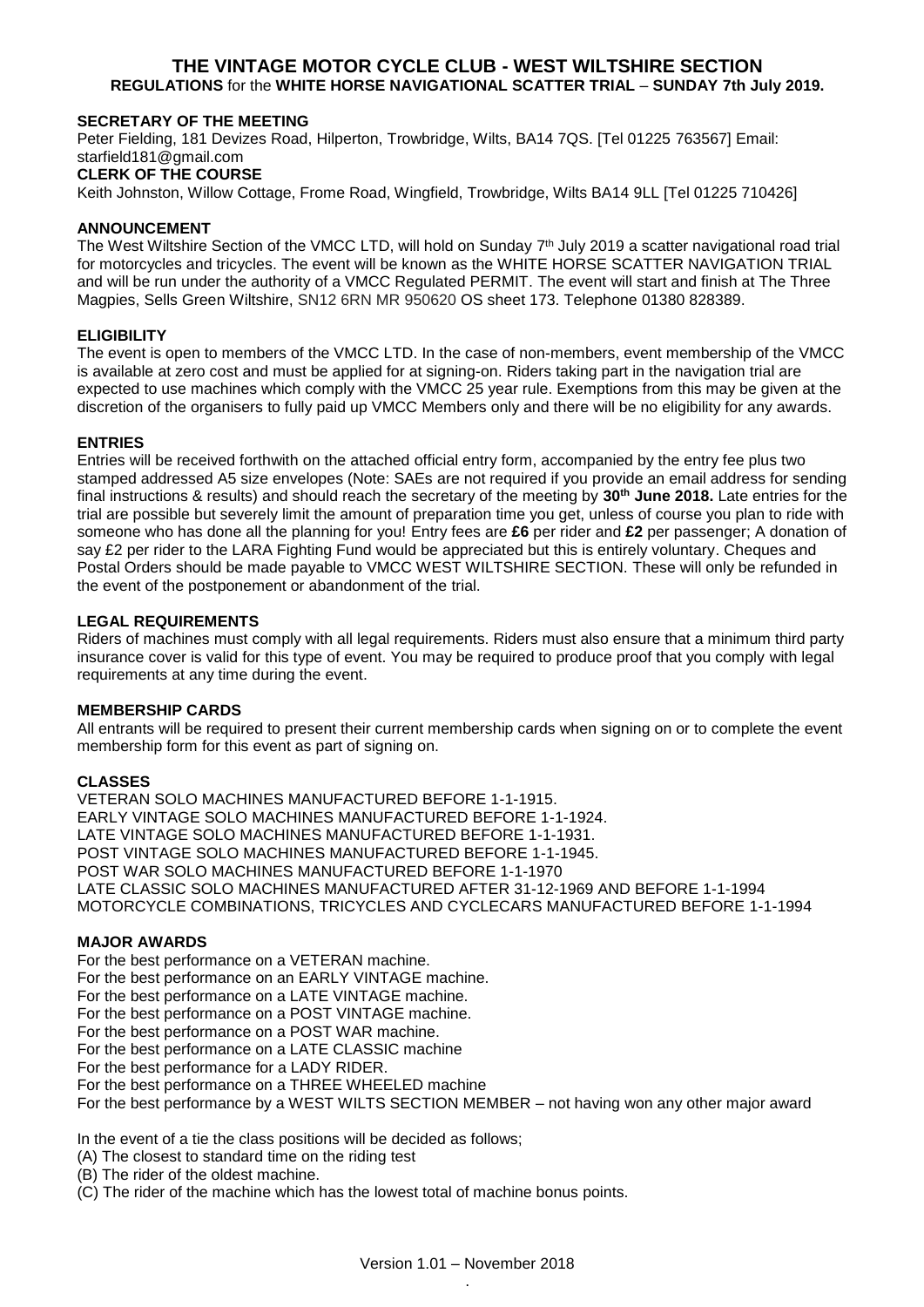No person may receive more than one major award. To be eligible for an award, a rider must be a paid up member of the VMCC, must comply with these regulations and have travelled the entire distance by the power of his machine, or by the exertion of himself or his passenger, or by natural causes riding a machine which is VMCC eligible. Souvenir awards will be given to all riders who complete the Navigation Trial.

# **CHAMPIONSHIP**

The West Wiltshire Section Scatter Navigation Road Trial is a qualifying round of the annual VMCC Western Region Road Trials Championship.

# **DESCRIPTION**

Up to 30 control points will be set up all on OS Landranger Map 173 Swindon & Devizes. The location of the controls will be indicated by OS map references. This information and the final instructions will be sent out to participants about a week before the date of the event (please ensure you provide an SAE or email address for this information to be sent).

Participants must identify the location of each checkpoint and devise their own route through a maximum of 9 locations (for riders in the Veteran Class) or 12 locations for all other classes. The mileage should be around 50- 80 depending on class, route chosen and number of controls attempted. Locations are deliberately chosen to minimise the need to use A roads in planning your route. Participants will be required to find the answer to a question to prove they have visited the location. There will be no marshals except at the start & finish. Ten of the locations will be found on green lanes. They are included for those who like a challenge and will often offer spectacular views; a description of the likely difficulty/condition will be provided. However, it will be easy to plot a route which does not require riding green lanes and they attract no special bonus marks.

Signing on will be open from 09:30hrs to 10:30hrs but no rider will be allowed to leave until 10:00. The start does not count as a one of your 9 or 12 controls but the final control does.

The final control must be The Three Magpies where there will be a Highway Code quiz and a riding skill test which will also be used as the tie breaker. Marks will be awarded for each control visited and completion of the special tests,

Riders arriving at the finish before 1:30pm will be deemed to have retired. The final control will close at 4pm. This may be extended at the organiser's discretion but should not be relied on. Any rider found to have exceeded an average speed greater than 30mph will be excluded from the results

# **MACHINE BONUS POINTS**

| Veteran solo machine manufactured before 1.1.1915 | 5 points  |
|---------------------------------------------------|-----------|
| Vintage solo machine manufactured before 1.1.1924 | 4 points  |
| Vintage solo machine manufactured before 1.1.1931 | 2 points  |
| Pre 1960 solo machines under 151cc capacity       | 2 points  |
| Pre 1945 solo machines under 251cc capacity       | 1 point   |
| Sidecar or threewheeler under 501cc capacity      | 5 points  |
| Sidecar or threewheeler for each year before 1935 | 1 point   |
| Single gear any drive                             | 10 points |
| Two speed belt drive                              | 8 points  |
| Two speed chain drive                             | 7 points  |
| Three speed belt drive                            | 4 points  |
| Multi or gradua type all belt                     | 5 points  |
| No clutch                                         | 5 points  |

P & M, Enfield, Scott and similar types of gearing are deemed to incorporate a clutch

# **PARKING & CAMPING**

There will be room at the Three Magpies to park vans or trailers and entrants are requested to park on the rally field at the back of the pub, not in the main car park. The venue also offers camping and we have booked their rally field for the weekend; any bookings should be made directly with the pub. We would appreciate being advised of an intention to camp so that we can plan accordingly.

# **REFRESHMENTS**

The entry fee does not include refreshments. As usual we recommend that you choose your own lunch venue enroute or take a packed lunch. The Three Magpies will be open all day for those who wish refreshments.

Thank you for your interest and we look forward to seeing you in 2019